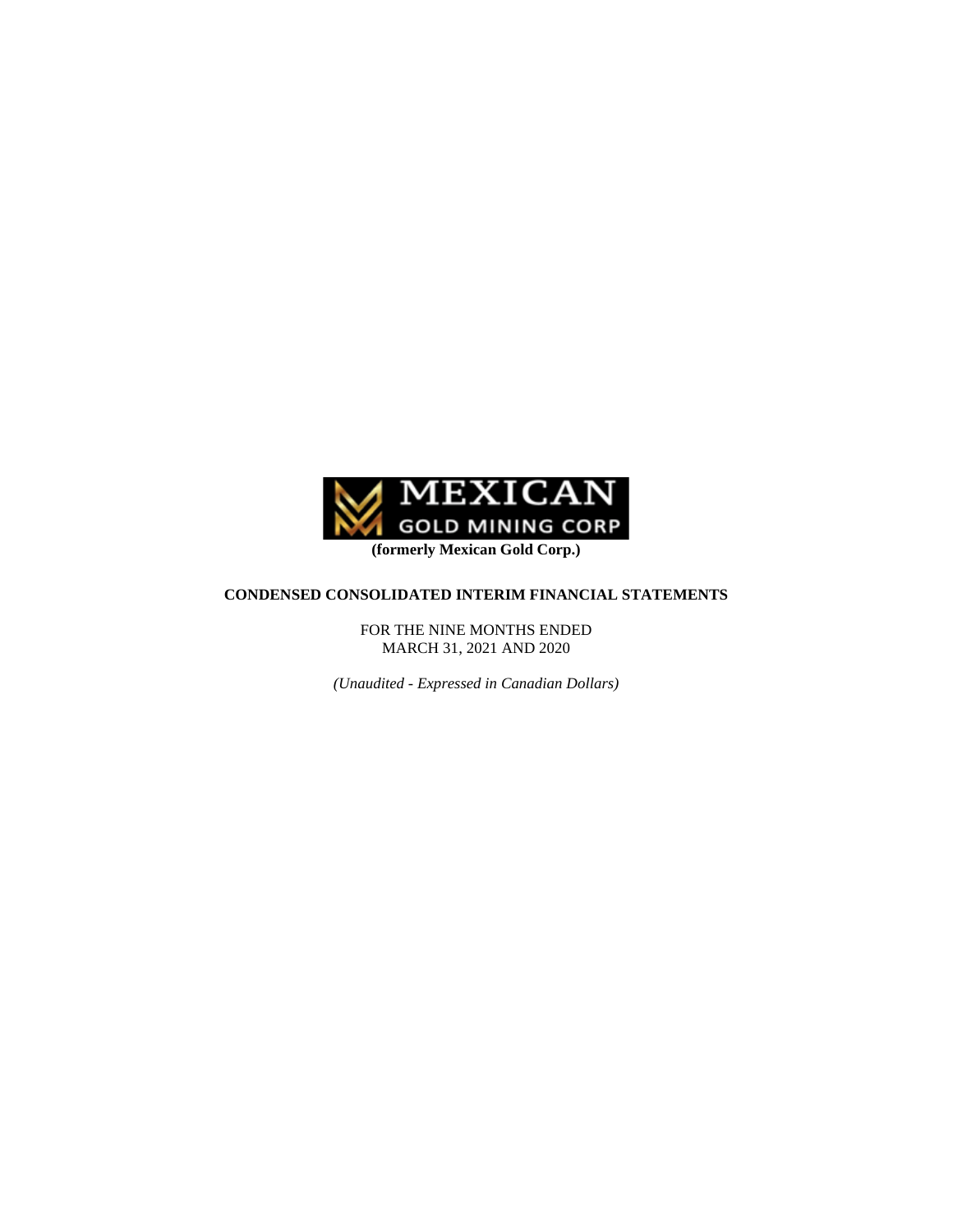## **NOTICE OF NO AUDITOR REVIEW OF CONDENSED CONSOLIDATED INTERIM FINANCIAL STATEMENTS**

In accordance with National Instrument 51-102 Part 4, subsection 4.3(3)(a), if an auditor has not performed a review of these condensed interim financial statements they must be accompanied by a notice indicating that these condensed interim financial statements have not been reviewed by an auditor.

The accompanying unaudited condensed consolidated interim financial statements of the Company have been prepared by and are the responsibility of the Company's management. The Company's external auditors have not performed a review of these condensed interim financial statements.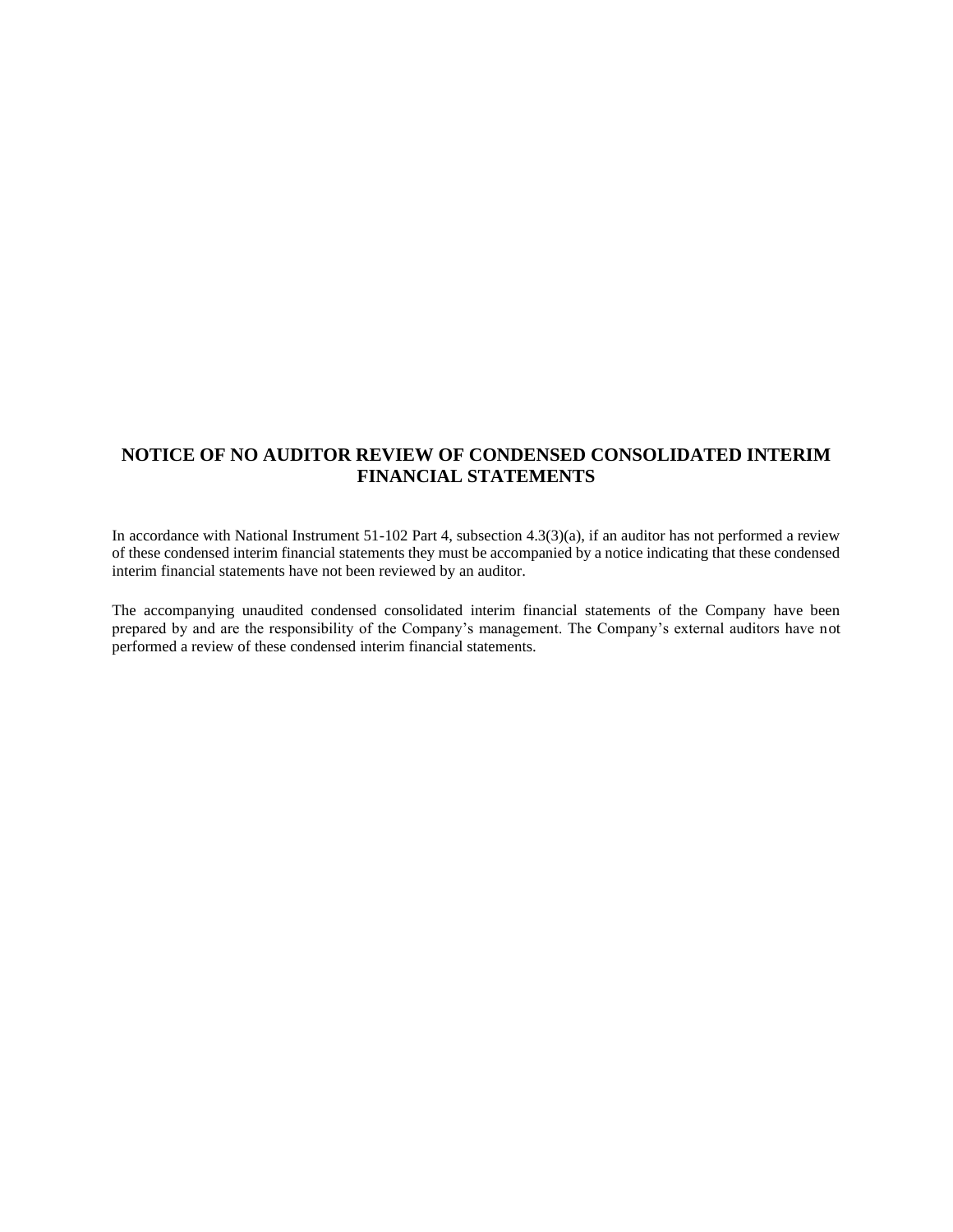## **Consolidated Interim Statements of Financial Position**

*(Unaudited - Expressed in Canadian Dollars)*

|                                                                                              |                | March 31,    | June 30,      |
|----------------------------------------------------------------------------------------------|----------------|--------------|---------------|
|                                                                                              |                | 2021         | 2020          |
|                                                                                              |                | \$           | $\mathsf{\$}$ |
|                                                                                              | <b>Note</b>    |              |               |
| <b>ASSETS</b>                                                                                |                |              |               |
| <b>Current assets</b>                                                                        |                |              |               |
| Cash and cash equivalents                                                                    |                | 635,998      | 1,861,336     |
| Amounts receivable                                                                           | $\overline{4}$ | 230,769      | 55,224        |
| Prepaid expenses and deposits                                                                |                | 22,237       | 50,573        |
| <b>Total current assets</b>                                                                  |                | 889,004      | 1,967,133     |
| <b>Total Assets</b>                                                                          |                | 889,004      | 1,967,133     |
| <b>LIABILITIES</b><br><b>Current liabilities</b><br>Accounts payable and accrued liabilities | 7              | 254,450      | 69,134        |
|                                                                                              |                |              |               |
| <b>Total current liabilities</b>                                                             |                | 254,450      | 69,134        |
| (DEFICIENCY) EQUITY                                                                          |                |              |               |
| Share capital                                                                                | 5              | 31,839,945   | 30,448,277    |
| <b>Reserves</b>                                                                              | 5              | 4,314,677    | 4,215,567     |
| Foreign currency translation                                                                 |                | (15, 143)    | (17, 305)     |
| Deficit                                                                                      |                | (35,504,925) | (32,748,540)  |
| <b>Total equity</b>                                                                          |                | 634,554      | 1,897,999     |
| <b>Total Equity and Liabilities</b>                                                          |                | 889,004      | 1,967,133     |
| <b>NATURE OF OPERATIONS AND GOING CONCERN UNCERTAINTY (Note 1)</b>                           |                |              |               |

**SUBSEQUENT EVENTS (Note 11)**

These condensed consolidated interim financial statements are authorized for issue by the Board of Directors on May 21, 2021. They are signed on the Company's behalf by:

*"Philip O'Neill"* , Director

"*Ali Zamani*" , Director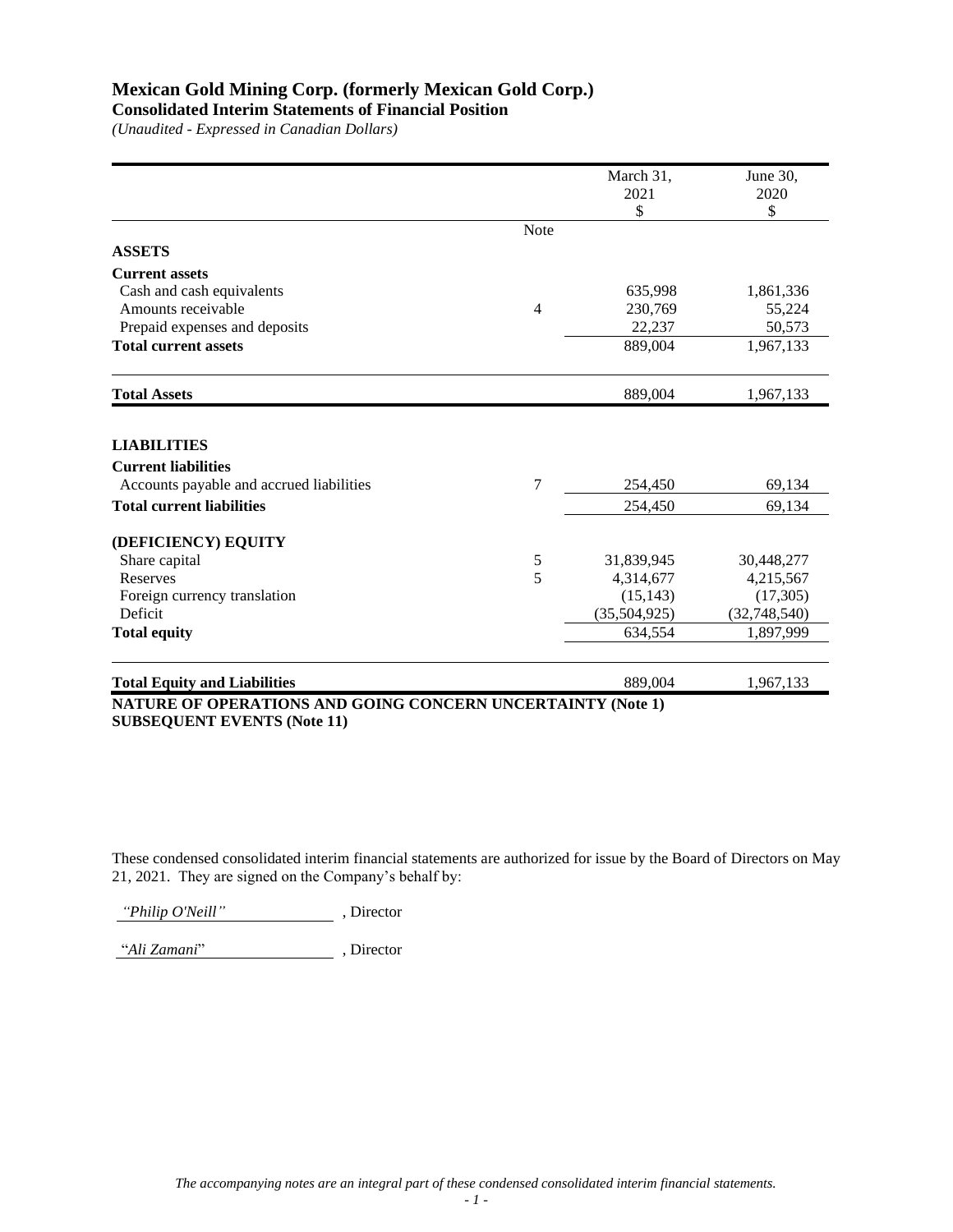**Consolidated Interim Statements of Loss and Comprehensive Loss**

|                                                           |      |            | Three months ended          |             | Nine months ended |
|-----------------------------------------------------------|------|------------|-----------------------------|-------------|-------------------|
|                                                           |      |            | March 31,                   |             | March 31,         |
|                                                           |      | 2021       | 2020                        | 2021        | 2020              |
|                                                           | Note | \$         | \$                          | \$          | \$                |
|                                                           |      |            |                             |             |                   |
| <b>Expenses</b>                                           |      |            |                             |             |                   |
| Exploration and evaluation expenditures                   | 3    | 137,010    | 205,523                     | 1,832,471   | 694,207           |
| General and administrative                                | 6,7  | 255,103    | 265,201                     | 780,892     | 842,406           |
| Professional fees                                         |      | 15,571     | 9,137                       | 42,120      | 154,284           |
| Share-based payments                                      | 5,7  | 99,110     |                             | 99,110      | 476,549           |
| Loss before other items                                   |      | (506, 794) | (479, 861)                  | (2,754,593) | (2,167,446)       |
| Foreign exchange (loss)                                   |      | (3,861)    |                             | (9,930)     |                   |
| Interest income                                           |      |            | 12,606                      | 8,138       | 34,438            |
| Loss for the period                                       |      | (510, 655) | (467, 255)                  | (2,756,385) | (2,133,008)       |
| Other comprehensive items                                 |      |            |                             |             |                   |
| Exchange differences on translation of foreign operations |      | (3,414)    | (15,703)                    | 2,162       | (15,799)          |
| Total comprehensive loss for the period                   |      | (514,069)  | (482, 958)                  | (2,754,223) | (2,148,807)       |
|                                                           |      |            |                             |             |                   |
| Loss per share $-$ basic and diluted $(\$)$               |      | (0.00)     | (0.00)                      | (0.03)      | (0.02)            |
|                                                           |      |            |                             |             |                   |
| Weighted average number of common shares                  |      |            |                             |             |                   |
| outstanding – basic and diluted                           |      |            | 103, 342, 508 100, 796, 303 | 103,342,633 | 100,796,303       |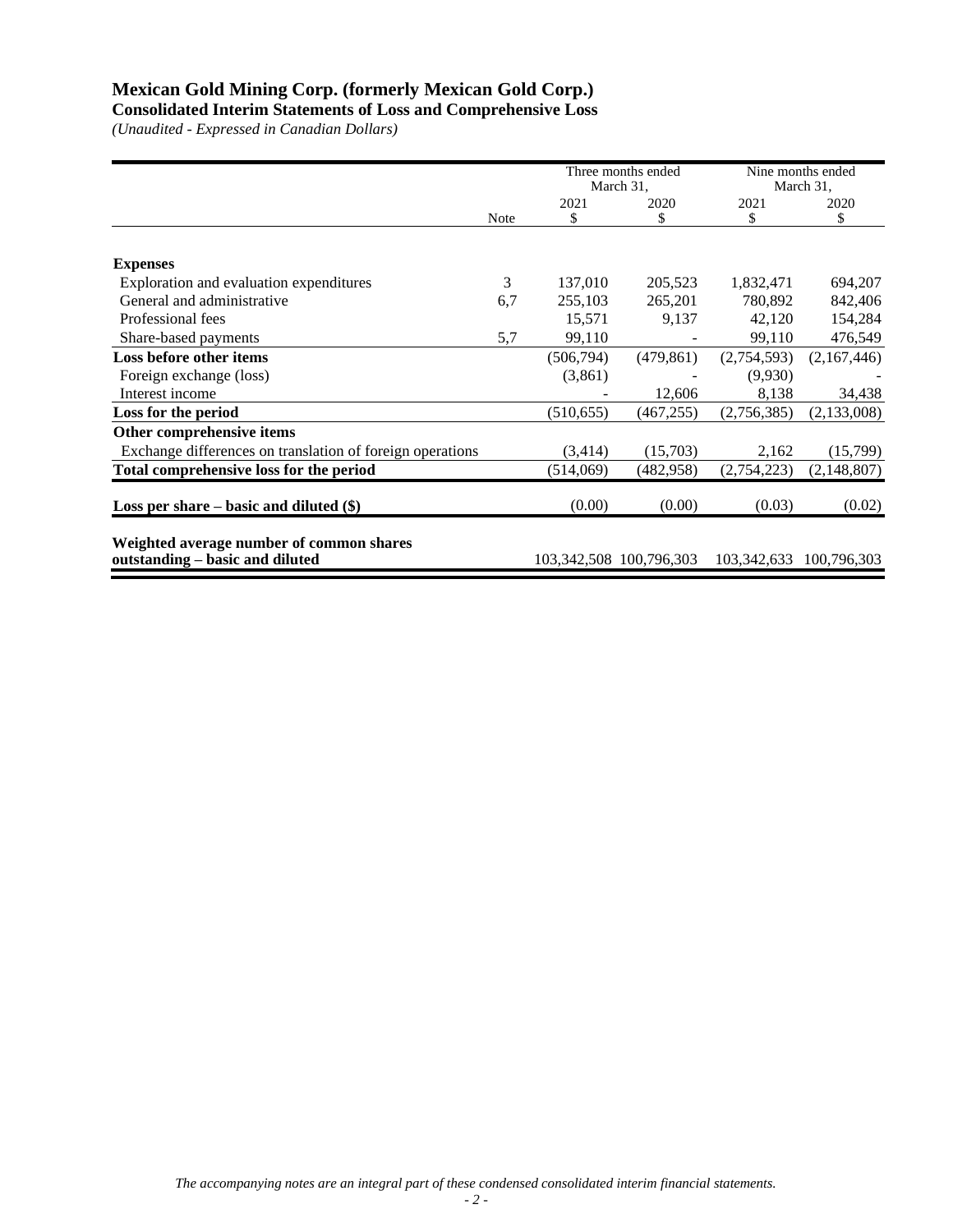## **Consolidated Interim Statements of Cash Flows**

| <b>Cash flows from operating activities</b><br>Loss for the period                  | 2021<br>\$<br>(2,756,385) | 2020<br>\$<br>(2,133,008) |
|-------------------------------------------------------------------------------------|---------------------------|---------------------------|
|                                                                                     |                           |                           |
|                                                                                     |                           |                           |
|                                                                                     |                           |                           |
|                                                                                     |                           |                           |
|                                                                                     |                           |                           |
| Adjustments for:                                                                    |                           |                           |
| Interest income                                                                     |                           | (34, 438)                 |
| Share-based payments                                                                | 99,110                    | 476,549                   |
|                                                                                     | (2,657,275)               | (1,690,897)               |
| Change in non-cash working capital items:                                           |                           |                           |
| (Increase) decrease in amounts receivable                                           | (175, 545)                | 236,784                   |
| (Increase) in related party receivable                                              |                           | (127, 235)                |
| Decrease in prepaid expenses and deposits                                           | 28,336                    | 58,123                    |
| Increase (decrease) in accounts payable and accrued liabilities                     | 185,316                   | (253, 289)                |
| Net cash used in operating activities                                               | (2,619,168)               | (1,776,514)               |
| <b>Cash flows from financing activities</b>                                         |                           |                           |
| Repayment of convertible note                                                       |                           | (450,000)                 |
| Issuance of common shares in private placement                                      | 1,400,000                 | 4,000,000                 |
| Share issuance costs                                                                | (8, 452)                  |                           |
| Warrants exercised                                                                  | 120                       |                           |
| Net cash generated from financing activities                                        | 1,391,668                 | 3,550,000                 |
|                                                                                     |                           |                           |
| Net (decrease) increase in cash<br>Cash and cash equivalents at beginning of period | (1,227,500)<br>1,861,336  | 1,773,486<br>318,553      |
| Effect of exchange rate on cash                                                     | 2,162                     | (15,799)                  |
|                                                                                     |                           |                           |
| Cash and cash equivalents at end of period                                          | 635,998                   | 2,076,240                 |
| <b>Supplemental cash flow information</b>                                           |                           |                           |
| Cash paid for income taxes                                                          |                           |                           |
| Cash paid for interest                                                              |                           |                           |
|                                                                                     |                           |                           |

| <b>Breakdown of cash and cash equivalents</b> | 2021    | 2020      |
|-----------------------------------------------|---------|-----------|
| Cash                                          | 635.998 | 76.240    |
| Guaranteed investment certificate             | -       | 2,000,000 |
| Total                                         | 635.998 | 2,076,240 |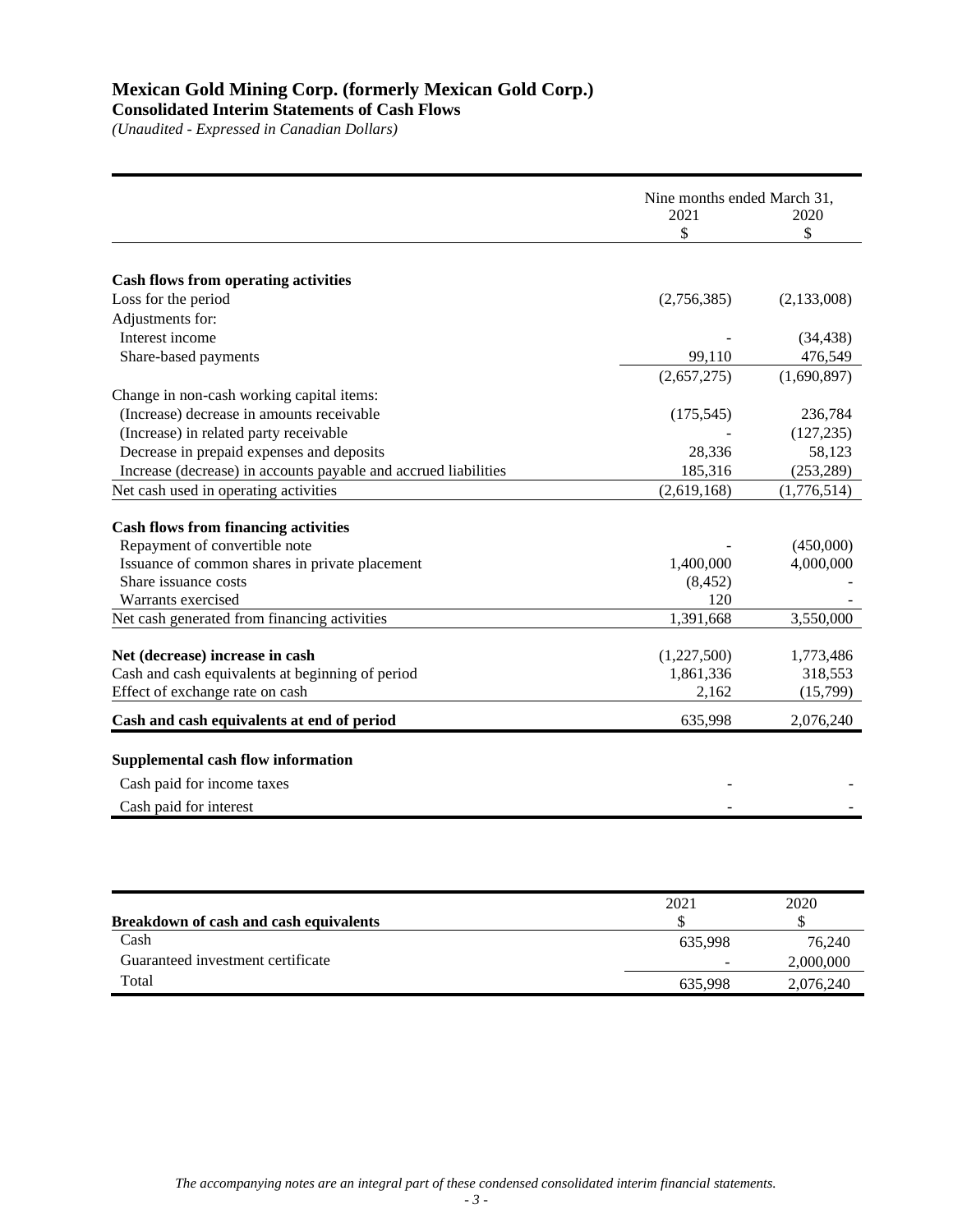## **Mexican Gold Mining Corp. (formerly Mexican Gold Corp.) Consolidated Interim Statements of Changes in (Deficiency) Equity**

|                                           | Share capital              |             |          | <b>Reserves</b>                                  |                                    |                |                                     |
|-------------------------------------------|----------------------------|-------------|----------|--------------------------------------------------|------------------------------------|----------------|-------------------------------------|
|                                           | <b>Number</b><br>of shares | Amount<br>S | Warrants | <b>Equity settled</b><br>share-based<br>payments | Foreign<br>currency<br>translation | <b>Deficit</b> | <b>Total equity</b><br>(deficiency) |
| Balance at June 30, 2019                  | 53, 341, 758               | 26,564,912  | 215,417  | 3,527,596                                        | (3, 472)                           | (30, 469, 800) | (165, 347)                          |
| Shares issued in private placement        | 50,000,000                 | 4,000,000   |          |                                                  |                                    |                | 4,000,000                           |
| Share issuance costs                      |                            | (116, 635)  |          |                                                  |                                    |                | (116, 635)                          |
| Share-based compensation                  |                            |             |          | 476,549                                          |                                    |                | 476,549                             |
| Total comprehensive (loss) for the period |                            |             |          |                                                  | (15, 799)                          | (2,133,008)    | (2, 148, 807)                       |
| Balance at March 31, 2020                 | 103, 341, 758              | 30,448,277  | 215,417  | 4,004,145                                        | (19,271)                           | (32,602,808)   | 2,045,760                           |
| Share-based compensation                  |                            |             |          | (3,995)                                          |                                    |                | (3,995)                             |
| Total comprehensive (loss) for the period |                            |             |          |                                                  | 1,966                              | (145, 732)     | (143,766)                           |
| Balance at June 30, 2020                  | 103, 341, 758              | 30,448,277  | 215,417  | 4,000,150                                        | (17, 305)                          | (32,748,540)   | 1,897,999                           |
| Shares issued in private placement        | 20,000,000                 | 1,400,000   |          |                                                  |                                    |                | 1,400,000                           |
| Share issuance costs                      |                            | (8, 452)    |          |                                                  |                                    |                | (8, 452)                            |
| Share-based compensation                  |                            |             |          | 99,110                                           |                                    |                | 99,110                              |
| Warrants exercised                        | 1,000                      | 120         |          |                                                  |                                    |                | 120                                 |
| Total comprehensive (loss) for the period |                            |             |          |                                                  | 2,162                              | (2,756,385)    | (2, 754, 223)                       |
| Balance at March 31, 2021                 | 123,342,758                | 31,839,945  | 215,417  | 4,099,260                                        | (15, 143)                          | (35,504,925)   | 634,554                             |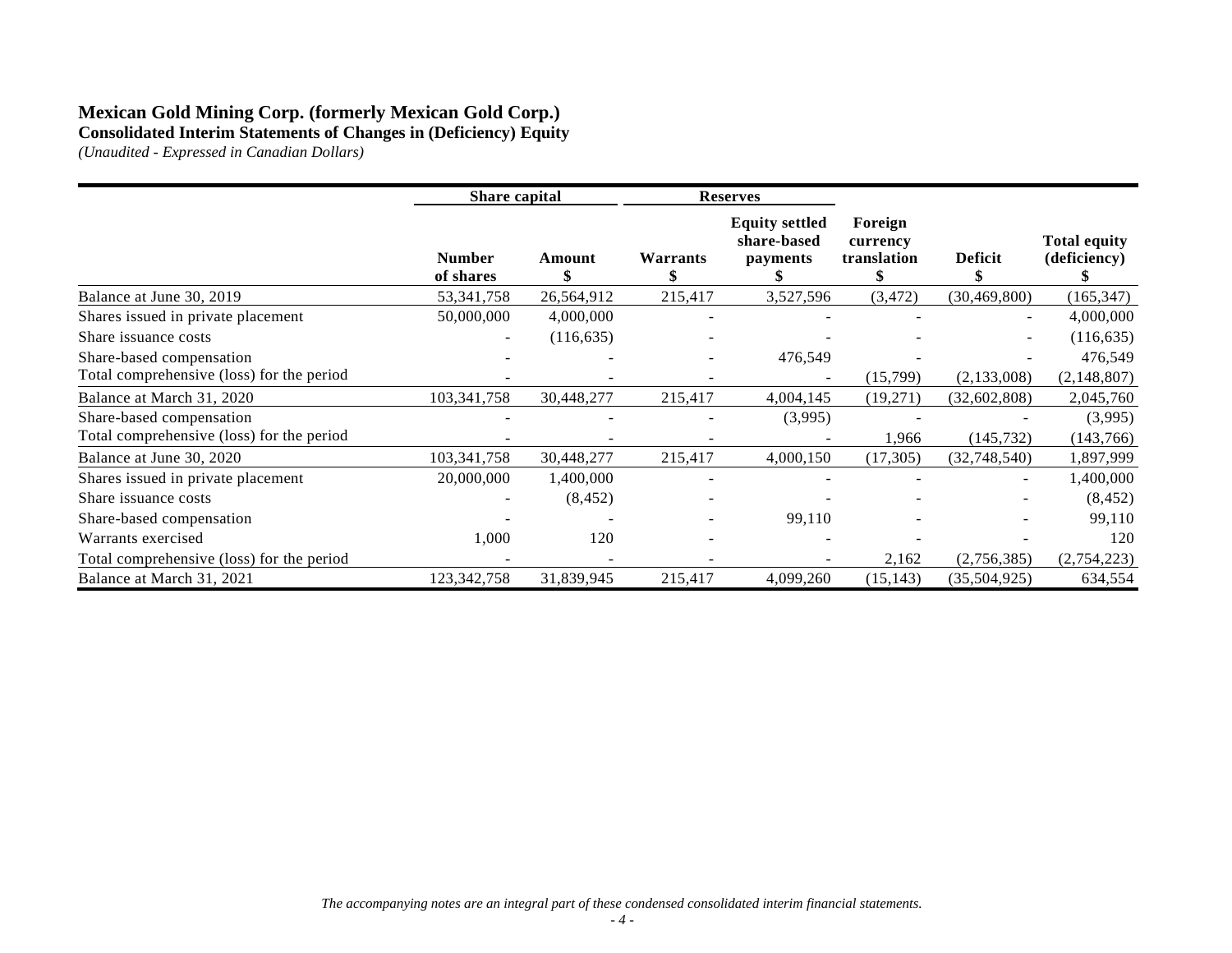Notes to the Condensed Consolidated Interim Financial Statements For the nine months ended March 31, 2021 and 2020 *(Unaudited - Expressed in Canadian Dollars Unless Otherwise Noted)*

### **1. NATURE OF OPERATIONS AND GOING CONCERN UNCERTAINTY**

Mexican Gold Mining Corp. (formerly Mexican Gold Corp.) (the "Company") was incorporated under the Business Corporations Act (Alberta) on October 5, 2006. On January 17, 2011, the Company was continued into the jurisdiction of Ontario and on February 10, 2020, was continued as a British Columbia corporation under the Business Corporations Act in the Province of British Columbia. The address of the Company's registered office is 2500 – 700 West Georgia Street, Vancouver, BC, Canada V7Y 1B3.

The Company is a mineral exploration company engaged in the acquisition, exploration and evaluation of resource properties in Mexico. The Company's resource properties presently have no proven or probable reserves, and on the basis of information to date, it has not yet determined whether these properties contain economically recoverable resources. The recoverability of expenditures on its resource properties is dependent upon the existence of economically recoverable resources, the Company securing and maintaining title and beneficial interest in the properties, and the ability of the Company to obtain the necessary financing to complete the exploration and development and future profitable production or, alternatively, on the sufficiency of proceeds from disposition.

These condensed consolidated interim financial statements have been prepared assuming the Company will continue on a going-concern basis and do not include adjustments to amounts and classifications of assets and liabilities that might be necessary should the Company be unable to continue operations. The ability of the Company to continue as a going-concern depends upon its ability to develop profitable operations and to continue to raise adequate financing. As at March 31, 2021, the Company has an accumulated deficit of \$35,504,925 and shareholder's equity of \$634,554. In addition, the Company has working capital of \$634,554 and negative cash flow from operating activities of \$2,619,168. Management is actively targeting sources of additional financing through alliances with financial, exploration and mining entities, or other business and financial transactions which would assure continuation of the Company's operations and exploration programs. In order for the Company to meet its liabilities as they come due and to continue its operations, the Company is solely dependent upon its ability to generate such financing. These items may cast a significant doubt on the Company's ability to continue as a going concern.

On March 11, 2020, the World Health Organization declared the global outbreak of a novel coronavirus identified as "COVID-19" a global pandemic. In order to combat the spread of COVID-19, governments worldwide have enacted emergency measures including travel bans, legally enforced or self-imposed quarantine periods, social distancing and business and organization closures. These measures have caused material disruptions to businesses, governments and other organizations resulting in an economic slowdown and increased volatility in national and global equity and commodity markets. Central banks and governments, including Canadian federal and provincial governments, have reacted with significant monetary and fiscal interventions designed to stabilize economic conditions. The duration and impact of the COVID-19 outbreak is unknown at this time, as is the efficacy of any interventions. Significant economic and social impacts have limited the Company's ability to continue its exploration and evaluation activities as intended. It is not possible to reliably estimate the length and severity of these developments and the impact on the financial results and condition of the Company and its operations in future periods.

These condensed consolidated interim financial statements were approved by the Board of Directors of the Company on May 21, 2021.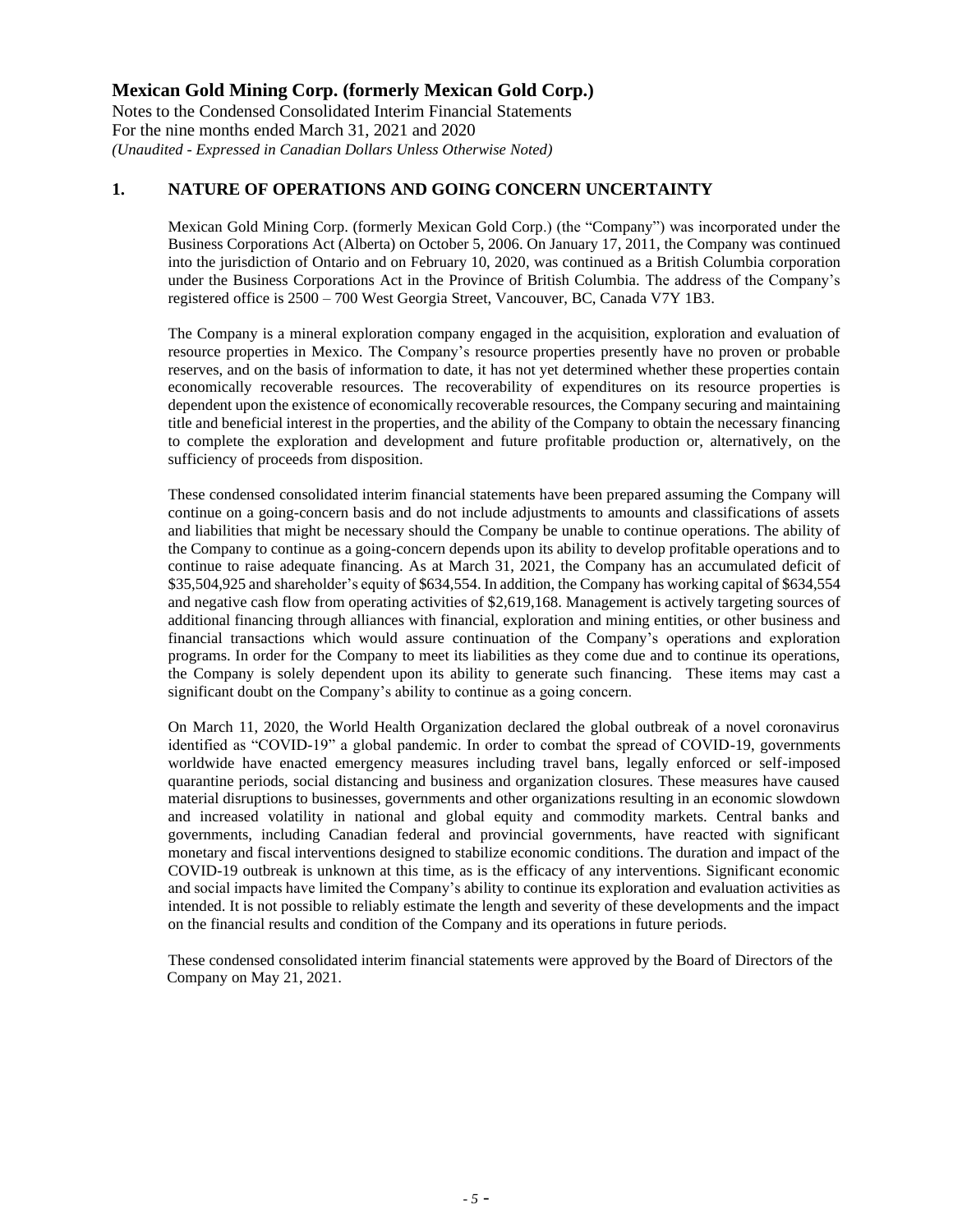Notes to the Condensed Consolidated Interim Financial Statements For the nine months ended March 31, 2021 and 2020 *(Unaudited - Expressed in Canadian Dollars Unless Otherwise Noted)*

### **2. SUMMARY OF SIGNIFICANT ACCOUNTING POLICIES**

The principal accounting policies applied in the preparation of these financial statements are set out below.

### **a) Statement of compliance**

The Company's condensed consolidated interim financial statements have been prepared in accordance with International Financial Reporting Standards ("IFRS"), as applicable to interim financial reports including International Accounting Standards 34 "Interim Financial Reporting".

These condensed consolidated interim financial statements do not include all the information and note disclosures required by IFRS for annual financial statements and should be read in conjunction with the annual financial statements for the year ended June 30, 2020, which have been prepared in accordance with IFRS as issued by the International Accounting Standards Board ("IASB") and included in Part I of the Handbook of the Chartered Professional Accountants of Canada.

The policies applied in these condensed consolidated interim financial statements are the same as those applied in the most recent annual financial statements and were consistently applied to all the periods presented.

### **b) Basis of presentation**

These condensed consolidated interim financial statements have been prepared on a historical cost basis except for financial instruments classified as financial instruments at fair value. In addition, these financial statements have been prepared using the accrual basis of accounting, except for cash flow information.

### **c) Basis of consolidation**

These condensed consolidated interim financial statements include the accounts of the Company and its wholly-owned subsidiary as follows:

|                                             | Place of Incorporation | Principal Activity  |
|---------------------------------------------|------------------------|---------------------|
| Roca Verde Exploracion Mexico, S.A. de C.V. | Mexico                 | Exploration company |

Inter-company balances and transactions, including unrealized income and expenses arising from intercompany transactions, are eliminated in preparing the financial statements. Subsidiaries are all entities (including structured entities) over which the group has control. The group controls an entity when the group is exposed to, or has rights to, variable returns from its involvement with the entity and has the ability to affect those returns through its power over the entity. Subsidiaries are fully consolidated from the date on which control is transferred to the group. They are deconsolidated from the date that control ceases.

### **d) Significant Accounting Estimates and Judgments**

The preparation of these condensed consolidated interim financial statements requires management to make certain estimates, judgments and assumptions that affect the reported amounts of assets and liabilities at the date of the financial statements and reported amounts of expenses during the reporting period. Actual outcomes could differ from these estimates.

These condensed consolidated interim financial statements include estimates which, by their nature, are uncertain. The impacts of such estimates are pervasive throughout the financial statements, and may require accounting adjustments based on future occurrences. Revisions to accounting estimates are recognized in the period in which the estimate is revised and future periods if the revision affects both current and future periods. These estimates are based on historical experience, current and future economic conditions and other factors, including expectations of future events that are believed to be reasonable under the circumstances.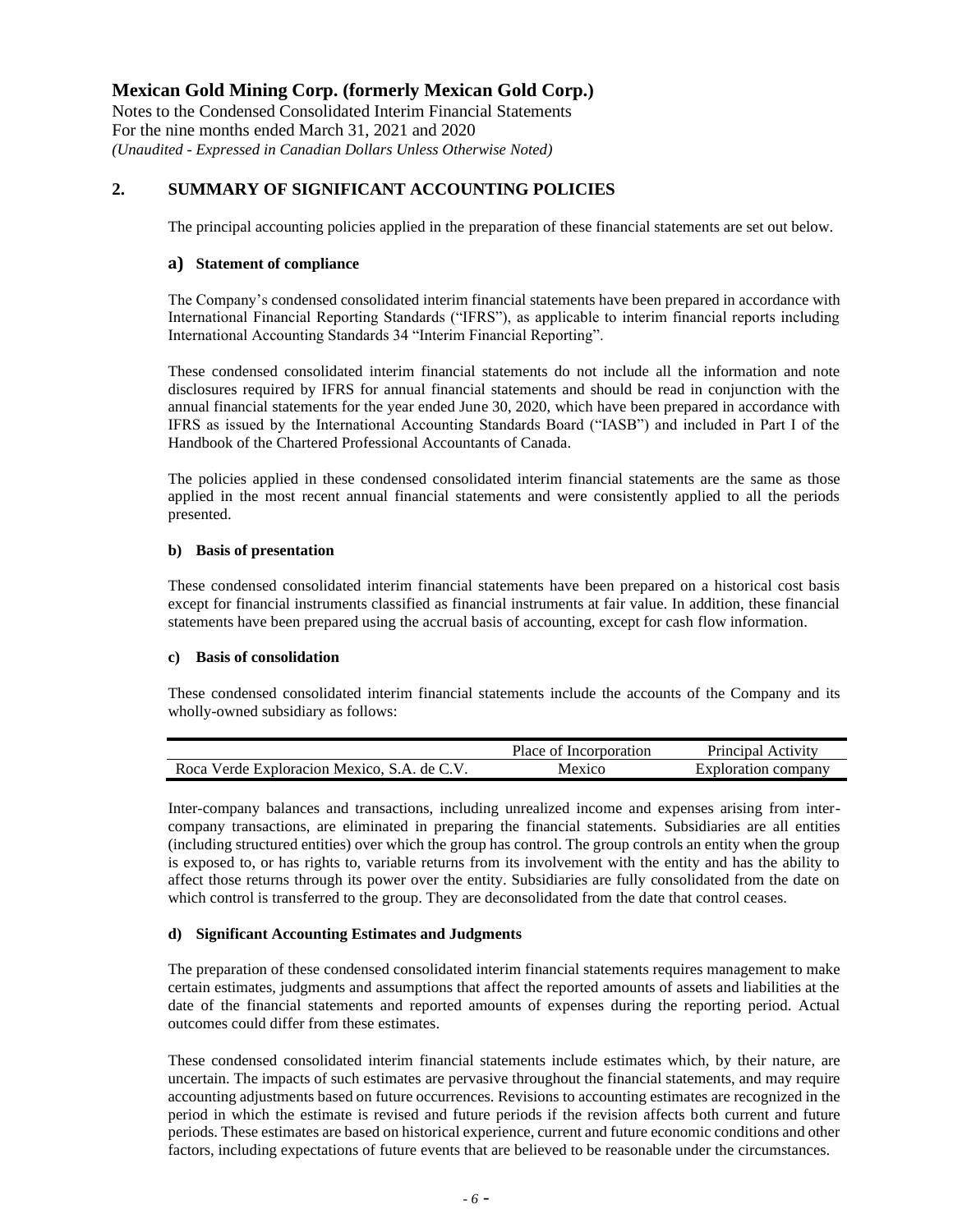Notes to the Condensed Consolidated Interim Financial Statements For the nine months ended March 31, 2021 and 2020 *(Unaudited - Expressed in Canadian Dollars Unless Otherwise Noted)*

## **2. SUMMARY OF SIGNIFICANT ACCOUNTING POLICIES** (continued)

Significant assumptions about the future and other sources of estimation uncertainty that management has made at year end that could result in a material adjustment to the carrying amounts of assets and liabilities, in the event that actual results differ from assumptions made, relate to the following:

#### **(i) Critical accounting estimates**

- − The valuation of share-based payments. The fair value of common share purchase options granted is determined at the issue date using the Black-Scholes pricing model. The fair value of common shares issued for finders fees are based on the closing price of the transaction those fees pertain to.
- The determination of tax expense for the period and deferred tax assets and liabilities involves significant estimation and judgment by management. In determining these amounts, management interprets tax legislation in a variety of jurisdictions and make estimates of the expected timing of the reversal of deferred tax assets and liabilities. Management also makes estimates of future earnings which affect the extent to which potential future tax benefits may be used. The Company issubject to assessments by various taxation authorities, which may interpret legislation differently. These differences may affect the final amount or the timing of the payment of taxes. We provide for such differences where known based on our best estimate of the probable outcome of these matters.

#### **(ii) Critical accounting judgments**

- Presentation of the condensed consolidated interim financial statements as a going concern which assumes that the Company will continue in operation for the foreseeable future, obtain additional financing as required, and will be able to realize its assets and discharge its liabilities in the normal course of operations as they come due.
- − The analysis of the functional currency for each entity of the Company. In concluding that the Canadian dollar is the functional currency of the parent and the Mexican peso of its subsidiary company, management considered the currency that mainly influences the cost of providing goods and services in each jurisdiction in which the Company operates. Management also considered secondary indicators including the currency in which funds from financing activities are denominated, the currency in which funds are retained and the degree of autonomy the foreign operation has with respect to operating activities.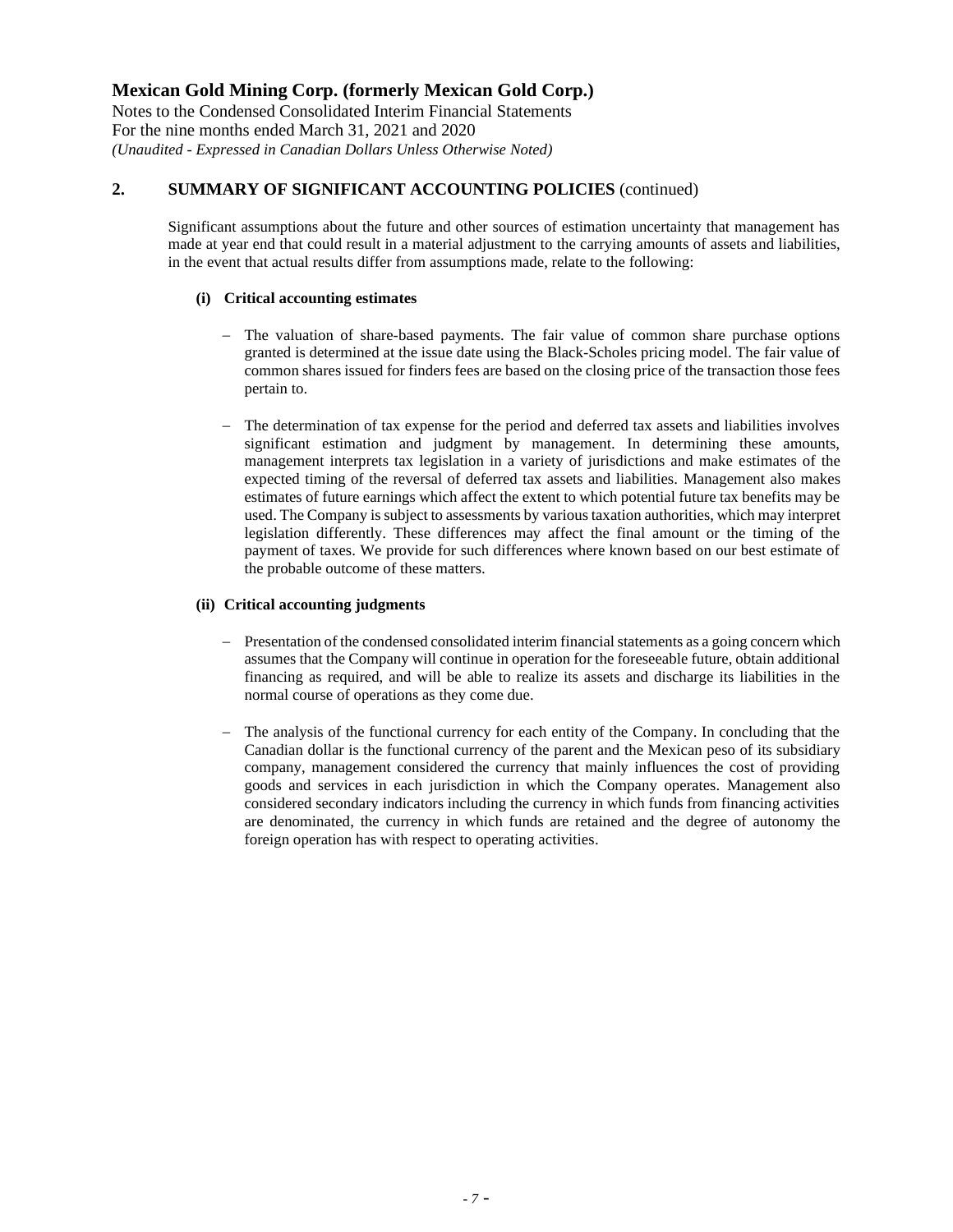Notes to the Condensed Consolidated Interim Financial Statements For the nine months ended March 31, 2021 and 2020 *(Unaudited - Expressed in Canadian Dollars Unless Otherwise Noted)*

## **3. EXPLORATION AND EVALUATION**

The following tables summarize the accumulated costs incurred to date with respect to the Company's interest in resource properties owned, leased or under option that the Company continues to explore as at March 31, 2021 and March 31, 2020:

|                                                                     | Las Minas  |
|---------------------------------------------------------------------|------------|
| Nine months ended March 31, 2021                                    | \$         |
| <b>Exploration and evaluation expenditures</b>                      |            |
| Cumulative exploration and evaluation expenditures – June 30, 2020  | 15,927,644 |
| Drilling                                                            | 1,268,054  |
| Environmental studies                                               | 13,657     |
| Geological and consulting                                           | 5,507      |
| Operational support                                                 | 207,338    |
| Preliminary economic assessment                                     | 248,628    |
| Resource estimate                                                   | 89,287     |
|                                                                     | 1,832,471  |
| Cumulative exploration and evaluation expenditures – March 31, 2021 | 17,760,115 |
|                                                                     |            |
|                                                                     | Las Minas  |
| Nine months ended March 31, 2020                                    | \$         |
| Frankonstant suid spolps than someon diterment                      |            |

| Nine months ended March 31, 2020                                    |            |
|---------------------------------------------------------------------|------------|
| <b>Exploration and evaluation expenditures</b>                      |            |
| Cumulative exploration and evaluation expenditures – June 30, 2019  | 15,201,488 |
| <b>Drilling</b>                                                     | 367,467    |
| Geological and consulting                                           | 116,899    |
| Operational support                                                 | 105,215    |
| Other                                                               | 13,897     |
| Resource estimate                                                   | 90,729     |
|                                                                     | 694,207    |
| Cumulative exploration and evaluation expenditures – March 31, 2020 | 15,895,695 |

### *Las Minas Project*

As at March 31, 2021, the Company owns a 100% interest in the Las Minas and La Miqueta properties, collectively named the Las Minas Project, through its wholly owned subsidiary Roca Verde Exploracion de Mexico, S.A. de C.V ("Roca Verde"). The project is comprised of six mineral concessions located in the Las Minas district in the state of Veracruz, Mexico consisting of the Pepe, Pepe Tres, San Jose, Pueblo Nuevo, La Luz I and San Valentin mineral concessions.

The project rights were acquired by making staged payments in cash and common shares of the Company to the vendors from 2010 through 2018, under two separate, fully executed option agreements. Each of the vendors retained a 1.5% Net Smelter Return ("NSR") subject to a buyback provision, at the Company's discretion, to purchase one third or 0.5% NSR for US\$500,000 from each of the vendors. Pursuant to the terms of the purchase and sale agreement of the Pepe, Pepe Tres and San Jose mineral concessions, Roca Verde has a right of first refusal ("ROFR") in the event that the vendor intends to transfer all or part of the NSR.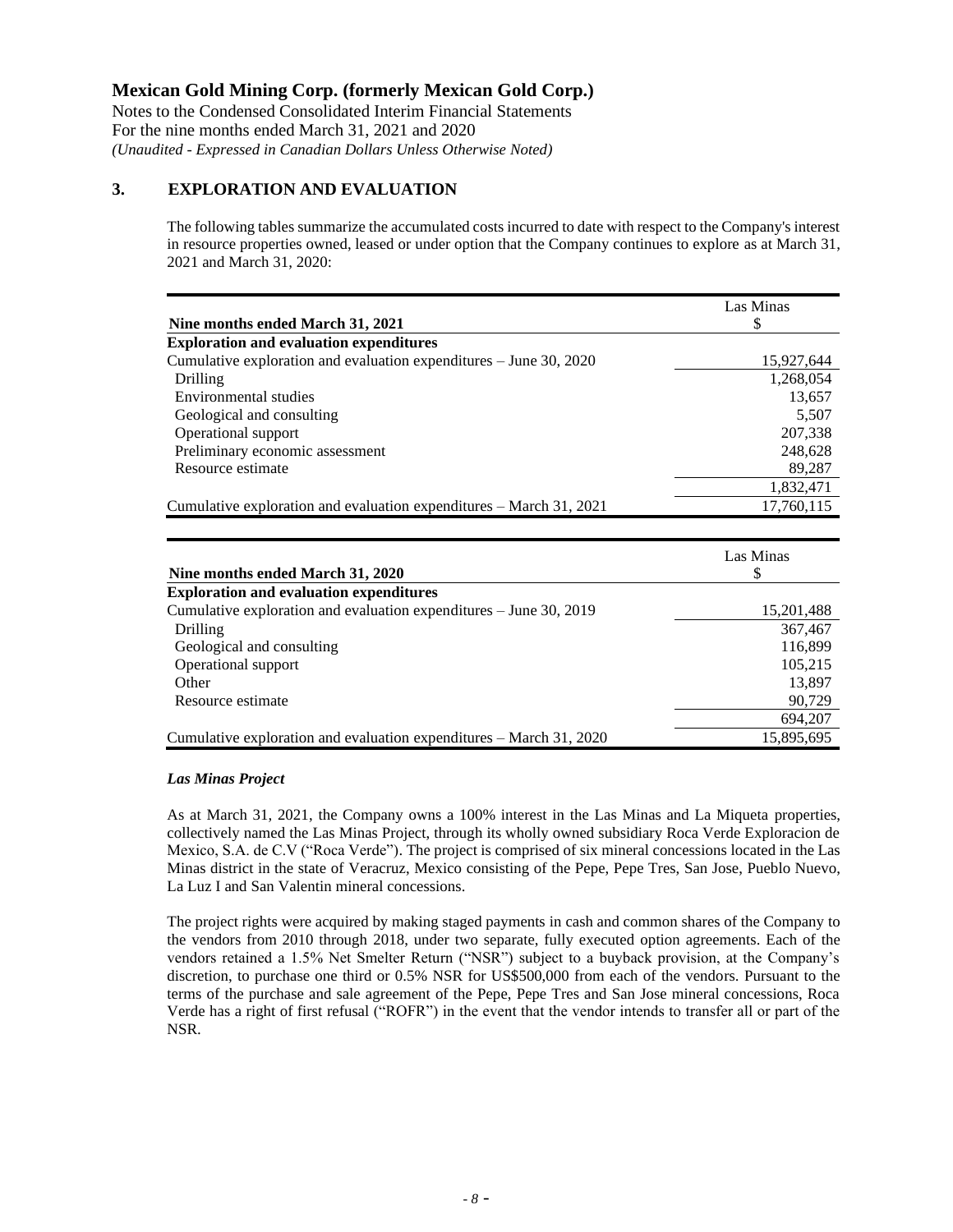Notes to the Condensed Consolidated Interim Financial Statements For the nine months ended March 31, 2021 and 2020 *(Unaudited - Expressed in Canadian Dollars Unless Otherwise Noted)*

### **3. EXPLORATION AND EVALUATION** (continued)

#### **Assignment of Royalty Rights**

On June 17, 2019, the Company entered into a letter agreement ("Letter Agreement") pursuant to which the Company caused its wholly owned subsidiary, Roca Verde, to sell and assign (the "Assignment") the ROFR and the buyback provision allowing the Company to purchase one third or 0.5% NSR for US\$500,000 on the Pepe, Pepe Tres and San Jose mineral concessions to 1198578 B.C. Ltd. ("BC Co") for consideration of:

- BC Co making a cash payment of \$50,000 direct to Roca Verde (paid);
- BC Co advancing a loan of \$450,000 to the Company (paid);
- BC Co depositing \$500,000 (the "Escrow Funds") into escrow with the Company's legal counsel, Farris LLP, as escrow agent (paid).

#### *Equity Financing*

In accordance with the terms of the Letter Agreement, BC Co used the Escrow Funds to subscribe to and participate in the equity financing completed on July 15, 2019 (see Note 5 – Share Capital and Reserves), for a minimum subscription amount of \$500,000.

#### *Exercise of Royalty Rights*

In the event that BC Co exercises the ROFR prior to the Company's board of directors making a decision to commence production on any portion of the Property (a "Production Decision"), then at the time that a Production Decision is made, the Company must pay BC Co US\$500,000 (the "Payment Obligation"), which BC Co must use to exercise the buyback provision to purchase one third or 0.5% NSR from the vendor.

In the event that the Company, proposes to sell, transfer, assign or dispose of any portion of the Property prior to a Production Decision having been made, the Company must first ensure that any prospective purchaser or transferee of the Property must agree in writing to be bound, in favour of BC Co to:

- satisfy payment of the Payment Obligation in the event that a Production Decision is made; and
- that it shall not to sell, transfer, assign or dispose of any portion of the Property, unless and until the prospective purchaser or transferee of the Property agrees in writing to be bound, in favour of BC Co to satisfy payment of the Payment Obligation in the event that a Production Decision is made.

### **4. AMOUNTS RECEIVABLE**

The following table summarizes amounts receivable as at March 31, 2021 and June 30, 2020:

|                                               | March 31,<br>2021 | June $30$ ,<br>2020 |
|-----------------------------------------------|-------------------|---------------------|
| Canadian Goods and Services Taxes recoverable | 17,056            | 11,009              |
| Mexican Value Added Taxes ("VAT") recoverable | 213,713           | 12,264              |
| Interest receivable                           |                   | 31,951              |
| Total                                         | 230.769           | 55,224              |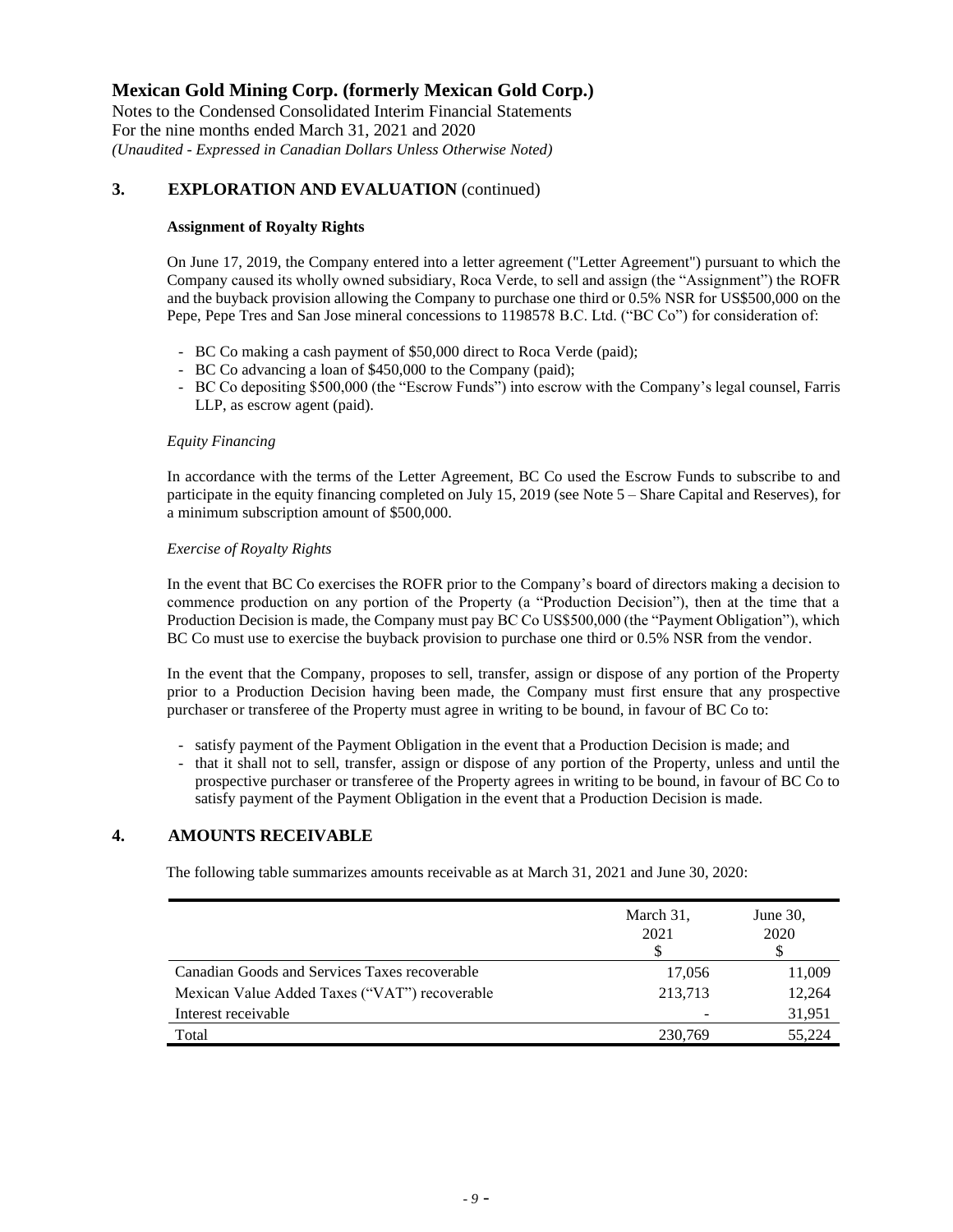Notes to the Condensed Consolidated Interim Financial Statements For the nine months ended March 31, 2021 and 2020 *(Unaudited - Expressed in Canadian Dollars Unless Otherwise Noted)*

## **5. SHARE CAPITAL AND RESERVES**

#### *Authorized Share Capital*

At March 31, 2021, the authorized share capital comprised an unlimited number of common shares. The common shares do not have a par value. All issued shares are fully paid.

#### *Details of Issues of Common Shares in fiscal 2021*

During the nine months ended March 31, 2021, 1,000 warrants were exercised at a price of \$0.12 per share for gross proceeds of \$120.

On January 15, 2021, the Company completed a non-brokered private placement financing of 20,000,000 common shares at a price of \$0.07 per common share for gross proceeds of \$1,400,000. Share issuance costs of \$8,452 relating to the private placement were paid.

#### *Details of Issues of Common Shares in fiscal 2020*

On July 15, 2019, the Company closed a non-brokered private placement comprised of 50,000,000 units of the Company at \$0.08 per unit for gross proceeds of \$4,000,000. Each unit consisted of one common share and one transferable warrant. Each warrant entitles the holder thereof to purchase one additional common share in the capital of the Company at price of \$0.12 per share for a period of five years, expiring July 15, 2024. Share issuance costs of \$116,635 relating to the private placement were paid.

#### *Share Purchase Option Compensation Plan*

The Company has a share incentive plan (the "Plan") which is restricted to directors, officers, key employees and consultants of the Company. The number of common shares subject to options granted under the Plan (and under all other management options and employee stock purchase plans) is limited to 10% in the aggregate and 5% with respect to any one optionee of the number of issued and outstanding common shares of the Company at the date of the grant of the option.

The exercise price of each share purchase option is set by the Board of Directors at the time of grant but cannot be less than the market price less allowable discounts in accordance with the policies of the TSX-V. Share purchase options granted generally vest immediately, are subject to a four-month hold period and may be exercised during a period, which cannot exceed ten years, all to be determined by the Board of Directors.

|                                    | Exercise | June      |           |                          | Cancelled/ | March 31, | Options     |
|------------------------------------|----------|-----------|-----------|--------------------------|------------|-----------|-------------|
| Expiry date                        | Price    | 30, 2020  | Granted   | Exercised                | Expired    | 2021      | exercisable |
| July 17, 2024                      | \$0.105  | 4,150,000 |           | ٠                        | (150,000)  | 4,000,000 | 4,000,000   |
| September 1, 2024                  | \$0.115  | 650,000   |           |                          |            | 650,000   | 650,000     |
| January 1, 2026                    | \$0.130  | $\sim$    | 1,000,000 |                          | ÷.         | 1,000,000 | 1,000,000   |
| March 7, 2027                      | \$0.300  | 540,000   |           | ۰                        | -          | 540,000   | 540,000     |
| May 29, 2027                       | \$0.360  | 150,000   |           | ۰                        | -          | 150,000   | 150,000     |
| May 29, 2027                       | \$0.550  | 250,000   |           |                          | -          | 250,000   | 250,000     |
| April 20, 2028                     | \$0.390  | 64,000    |           | ۰                        | -          | 64,000    | 64,000      |
|                                    |          | 5,804,000 | 1.000.000 | $\overline{\phantom{0}}$ | (150,000)  | 6,654,000 | 6,654,000   |
| Weighted average exercise price \$ |          | 0.15      | 0.13      | ۰                        | 0.11       | 0.15      | 0.15        |
| Weighted average contractual       |          |           |           |                          |            |           |             |
| remaining life (years)             |          | 4.55      |           |                          |            | 3.95      | 3.95        |

The continuity of share purchase options for the nine months ended March 31, 2021 is as follows: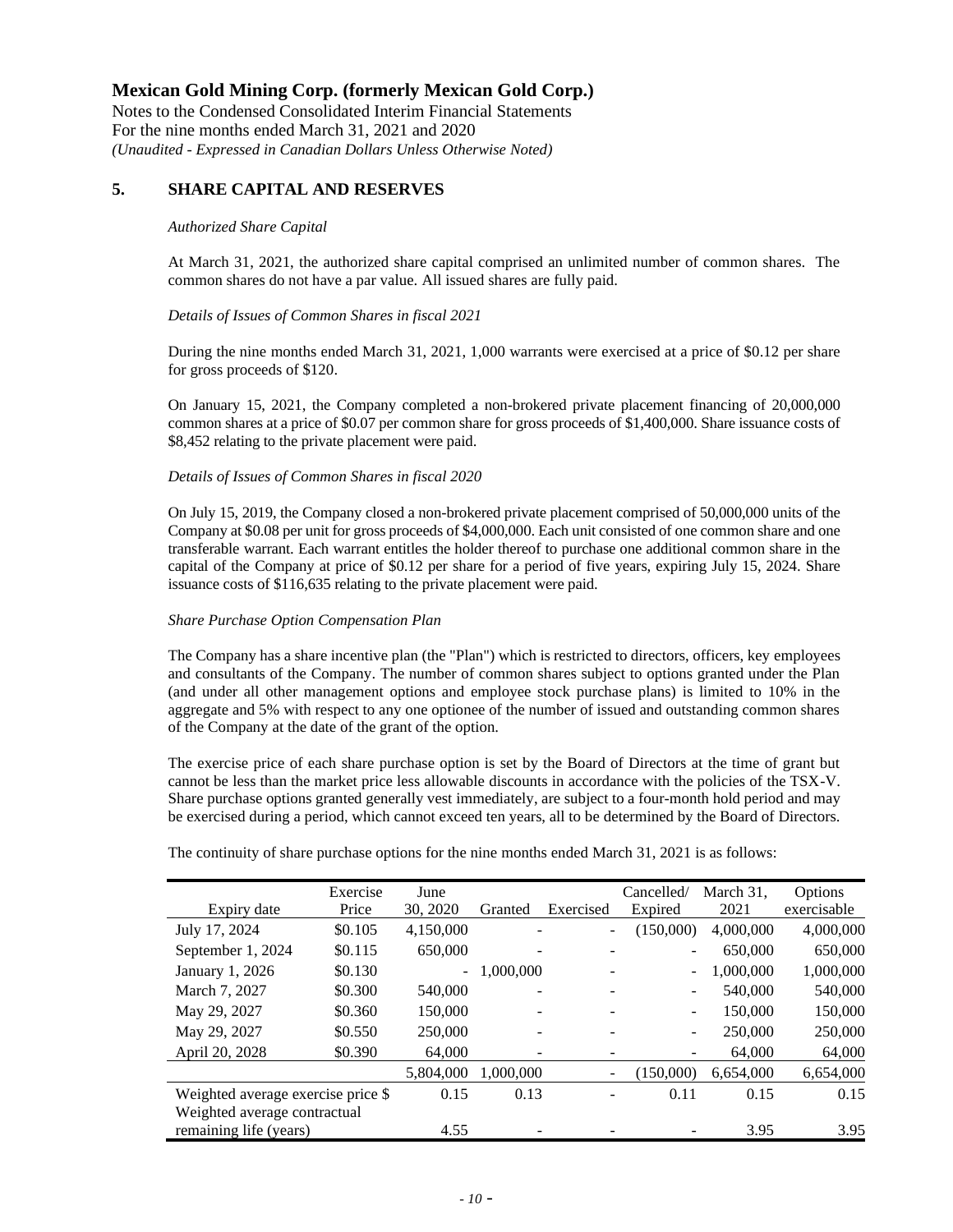Notes to the Condensed Consolidated Interim Financial Statements For the nine months ended March 31, 2021 and 2020 *(Unaudited - Expressed in Canadian Dollars Unless Otherwise Noted)*

## **5. SHARE CAPITAL AND RESERVES** (continued)

The continuity of share purchase options for the nine months ended March 31, 2020 is as follows:

|                                    | Exercise | June                     |           |           | Cancelled/     | March 31, | Options     |
|------------------------------------|----------|--------------------------|-----------|-----------|----------------|-----------|-------------|
| Expiry date                        | Price    | 30, 2019                 | Granted   | Exercised | Expired        | 2020      | exercisable |
| March 20, 2020                     | \$0.800  | 184,000                  |           |           | (184,000)      |           |             |
| May 24, 2022                       | \$0.350  | 400,000                  |           |           | (400,000)      |           |             |
| May 29, 2022                       | \$0.360  | 100,000                  |           |           | (100,000)      |           |             |
| July 17, 2024                      | \$0.105  | $\overline{\phantom{0}}$ | 4,150,000 |           |                | 4,150,000 | 4,150,000   |
| September 1, 2024                  | \$0.115  |                          | 650,000   |           |                | 650,000   | 650,000     |
| March 7, 2027                      | \$0.300  | 1,250,000                |           |           | (710,000)      | 540,000   | 540,000     |
| May 29, 2027                       | \$0.360  | 950,000                  |           |           | (800,000)      | 150,000   | 150,000     |
| May 29, 2027                       | \$0.550  | 250,000                  |           |           |                | 250,000   | 250,000     |
| November 20, 2027                  | \$0.360  | 200,000                  |           |           | (200,000)      |           |             |
| December 12, 2027                  | \$0.350  | 167,466                  |           |           | (167, 466)     |           |             |
| April 20, 2028                     | \$0.390  | 174,000                  |           |           | (110,000)      | 64,000    | 42,667      |
| May 16, 2028                       | \$0.370  | 100,000                  |           |           | (100,000)      |           |             |
|                                    |          | 3,775,466                | 4,800,000 |           | $ (2,771,466)$ | 5,804,000 | 5,782,667   |
| Weighted average exercise price \$ |          | 0.44                     | 0.11      |           | 0.37           | 0.15      | 0.15        |
| Weighted average contractual       |          |                          |           |           |                |           |             |
| remaining life (years)             |          | 6.94                     |           |           |                | 4.80      | 4.79        |

The weighted average fair value of share purchase options granted during the nine months ended March 31, 2021 is \$0.099 (nine months ended March 31, 2020 - \$0.097).

Options were priced based on the Black-Scholes option pricing model using the following weighted average assumptions to estimate the fair value of options granted:

|                                 | Nine months ended March 31, |                |  |
|---------------------------------|-----------------------------|----------------|--|
|                                 | 2021                        | 2020           |  |
| Risk-free interest rate         | 0.39%                       | 1.41%          |  |
| Expected option life in years   | 5.0                         | 5.0            |  |
| Expected share price volatility | 105.11                      | 148.96%        |  |
| Grant date share price          | \$0.130                     | \$0.106        |  |
| Expected forfeiture rate        |                             | -              |  |
| Expected dividend yield         | Nil.                        | N <sub>i</sub> |  |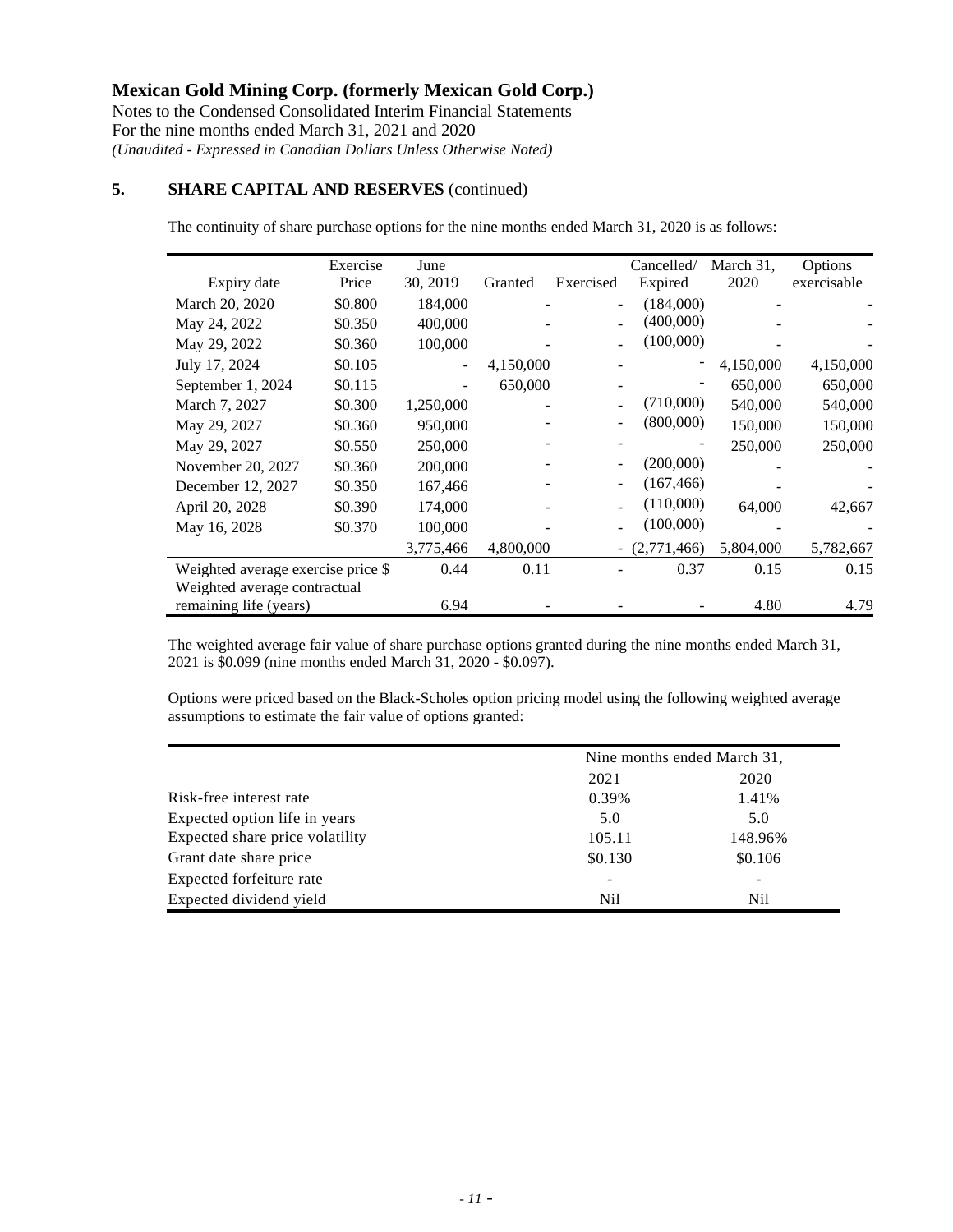Notes to the Condensed Consolidated Interim Financial Statements For the nine months ended March 31, 2021 and 2020 *(Unaudited - Expressed in Canadian Dollars Unless Otherwise Noted)*

### **5. SHARE CAPITAL AND RESERVES** (continued)

The continuity of warrants for the nine months ended March 31, 2021 is as follows:

| Expiry date                        | Exercise<br>Price | June<br>30, 2020 | Issued |   | Exercised | Expired/<br>Forfeited    | March 31,<br>2021 |
|------------------------------------|-------------------|------------------|--------|---|-----------|--------------------------|-------------------|
| April 10, 2021                     | \$0.60            | 3,489,833        |        |   |           | $\overline{\phantom{a}}$ | 3,489,833         |
| November 22, 2021                  | \$0.30            | 10,315,000       |        |   |           | $\overline{\phantom{a}}$ | 10,315,000        |
| November 22, 2021*                 | \$0.30            | 356,300          |        |   |           |                          | 356,300           |
| March 13, 2022                     | \$0.30            | 400,000          |        |   |           |                          | 400,000           |
| March 13, 2022 <sup>*</sup>        | \$0.10            | 10,500           |        |   |           |                          | 10,500            |
| July 15, 2024                      | \$0.12            | 50,000,000       |        | - | (1,000)   | $\overline{\phantom{a}}$ | 49,999,000        |
|                                    |                   | 64,571,633       |        |   | (1,000)   | $\overline{\phantom{m}}$ | 64,570,633        |
| Weighted average exercise price \$ |                   | 0.18             |        |   | 0.12      |                          | 0.18              |

 **\***Finder's warrants.

The continuity of warrants for the nine months ended March 31, 2020 is as follows:

| Expiry date                        | Exercise<br>Price | June<br>30, 2019         | Issued     | Exercised | Expired/<br>Forfeited | March 31,<br>2020                     |
|------------------------------------|-------------------|--------------------------|------------|-----------|-----------------------|---------------------------------------|
| April 10, 2021                     | \$0.60            | 3,489,833                |            |           |                       | 3,489,833<br>$\overline{\phantom{0}}$ |
| November 22, 2021                  | \$0.30            | 10,315,000               |            |           |                       | $-10,315,000$                         |
| November 22, 2021 <sup>*</sup>     | \$0.30            | 356,300                  |            |           |                       | 356,300<br>-                          |
| March 13, 2022                     | \$0.30            | 400,000                  |            |           |                       | 400,000<br>-                          |
| March 13, 2022 <sup>*</sup>        | \$0.10            | 10,500                   |            |           |                       | 10,500<br>$\qquad \qquad -$           |
| July 15, 2024                      | \$0.12            | $\overline{\phantom{a}}$ | 50,000,000 |           |                       | $-50,000,000$                         |
|                                    |                   | 14,571,633               | 50,000,000 |           |                       | $-64,571,633$                         |
| Weighted average exercise price \$ |                   | 0.37                     | 0.12       |           |                       | 0.18<br>-                             |
|                                    |                   |                          |            |           |                       |                                       |

 **\***Finder's warrants.

### **6. GENERAL AND ADMINISTRATIVE EXPENSES**

The following table summarizes the general and administrative expenses incurred for the three and nine months ended March 31, 2021 and 2020:

|                                              | Three months ended<br>March 31. |         | Nine months ended<br>March 31. |         |
|----------------------------------------------|---------------------------------|---------|--------------------------------|---------|
|                                              | 2021                            | 2020    | 2021                           | 2020    |
|                                              |                                 |         |                                |         |
| Corporate development and investor relations | 19,940                          | 11.721  | 81,926                         | 118,062 |
| Office and sundry                            | 25,522                          | 29,231  | 143,317                        | 98,244  |
| Salaries and consulting                      | 193,182                         | 175,056 | 516,573                        | 477,365 |
| Transfer agent and filing fees               | 10,179                          | 32,913  | 25,998                         | 99,365  |
| Travel                                       | 6,280                           | 16,280  | 13,078                         | 49,370  |
| Total                                        | 255,103                         | 265,201 | 780.892                        | 842,406 |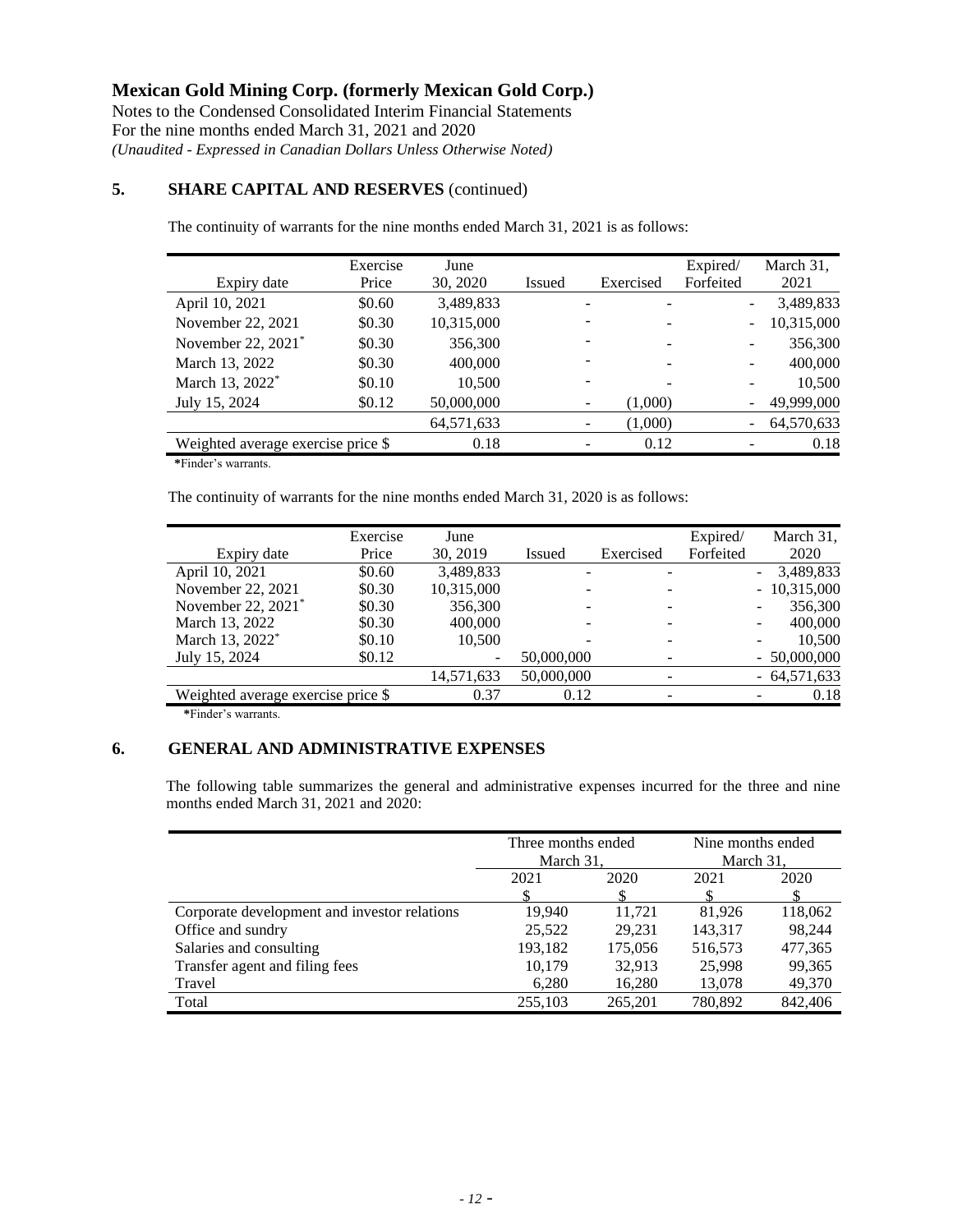Notes to the Condensed Consolidated Interim Financial Statements For the nine months ended March 31, 2021 and 2020 *(Unaudited - Expressed in Canadian Dollars Unless Otherwise Noted)*

### **7. RELATED PARTY BALANCES AND TRANSACTIONS**

*Key management personnel compensation*

Key management personnel include those persons having authority and responsibility for planning, directing and controlling the activities of the Company as a whole. The Company has determined that key management personnel consist of executive and non-executive members of the Company's Board of Directors and corporate officers.

During the nine months ended March 31, 2021, key management personnel compensation totaled \$303,250 (nine months ended March 31, 2020 - \$735,820) comprised of salaries and wages of \$262,500 (nine months ended March 31, 2020 - \$207,500) paid to the Chief Executive Officer and Chief Financial Officer, \$Nil (nine months ended March 31, 2020 - \$8,654) paid to the former Chief Financial Officer, \$Nil (nine months ended March 31, 2020 - \$9,086) paid to a company controlled by the former Chief Financial Officer for accounting and management services, \$5,000 (nine months ended March 31, 2020 - \$Nil) paid to the current Corporate Secretary, \$3,750 (nine months ended March 31, 2020 - \$11,250) paid to the former Corporate Secretary, \$27,000 (nine months ended March 31, 2020 - \$26,500) paid to directors, and share-based compensation of \$Nil (nine months ended March 31, 2020 - \$389,554) relating to Nil (nine months ended March 31, 2020 – 4,050,000) stock options granted to directors and officers of the Company and the vesting of previously granted stock options to directors and officers of the Company.

As at March 31, 2021, \$2,632 (June 30, 2020 - \$3,750) is included in accounts payable and accrued liabilities for amounts owed to key management personnel.

Under the terms of their management agreements, certain officers of the Company are entitled to a range of 12 to 24 months of base pay in the event of their agreements being terminated without cause.

## **8. SEGMENTED INFORMATION**

The Company currently operates in one operating segment, the exploration of resource properties in Mexico. Management of the Company makes decisions about allocating resources based on the one operating segment. The Company's total assets and liabilities are segmented geographically as follows:

|                            |               | March 31, 2021 |             |  |  |
|----------------------------|---------------|----------------|-------------|--|--|
|                            | Canada        | Mexico         | Total       |  |  |
|                            |               |                |             |  |  |
| <b>Current Assets</b>      | 622.588       | 266,416        | 889,004     |  |  |
| <b>Current Liabilities</b> | (114,397)     | (140.053)      | (254, 450)  |  |  |
| Total                      | 508,191       | 126,363        | 634,554     |  |  |
| Loss for the period        | (1, 136, 376) | (1,620,009)    | (2,756,385) |  |  |

|                            |             | June 30, 2020 |             |  |  |  |
|----------------------------|-------------|---------------|-------------|--|--|--|
|                            | Canada      | Mexico        |             |  |  |  |
|                            |             |               |             |  |  |  |
| <b>Current Assets</b>      | 1,892,796   | 74,337        | 1,967,133   |  |  |  |
| <b>Current Liabilities</b> | (36, 282)   | (32, 852)     | (69, 134)   |  |  |  |
| Total                      | 1,856,514   | 41.485        | 1,897,999   |  |  |  |
| Loss for the year          | (1,623,920) | (654, 820)    | (2,278,740) |  |  |  |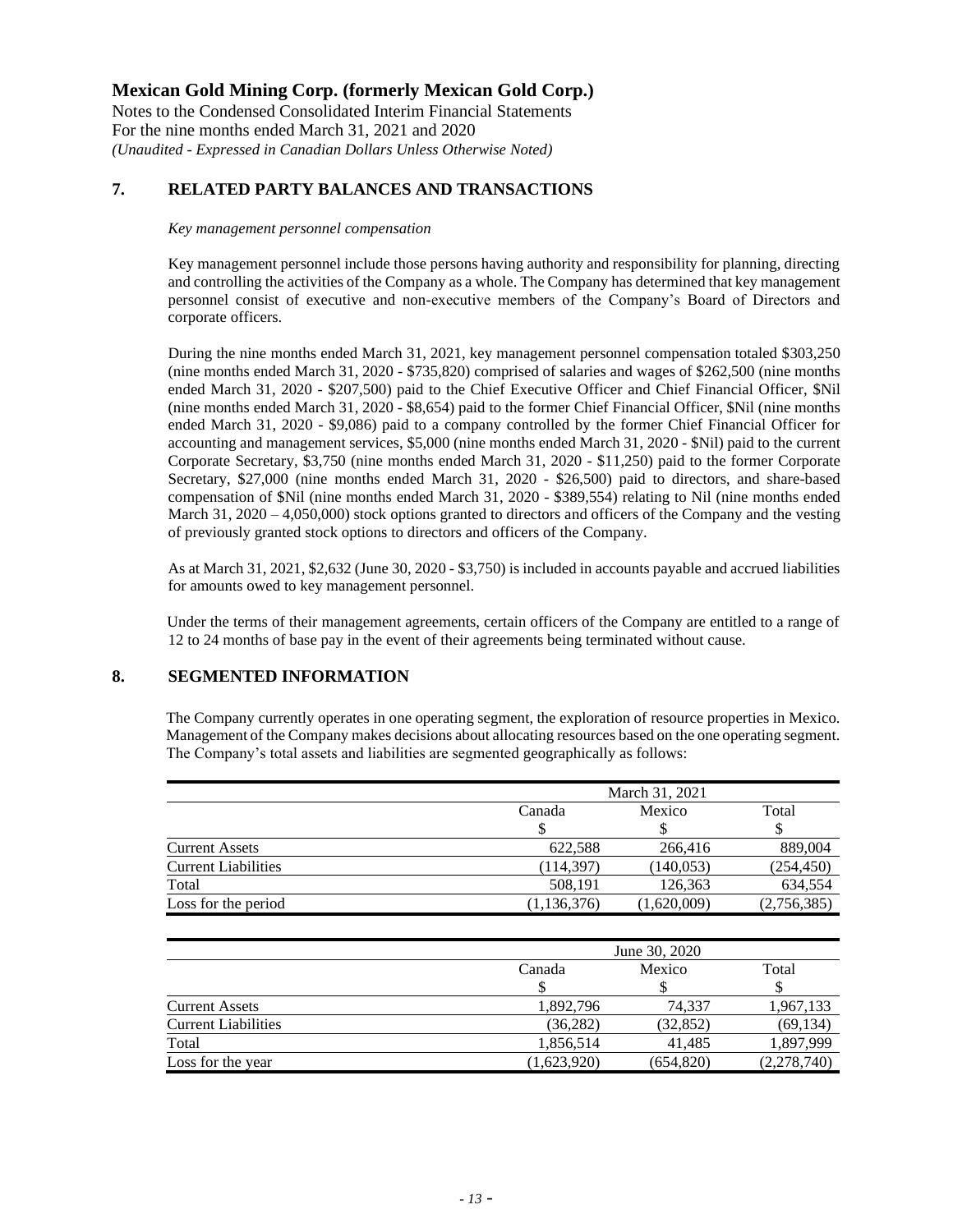Notes to the Condensed Consolidated Interim Financial Statements For the nine months ended March 31, 2021 and 2020 *(Unaudited - Expressed in Canadian Dollars Unless Otherwise Noted)*

## **9. FINANCIAL INSTRUMENTS**

The Company's operations include the acquisition and exploration of mineral properties in Mexico. The Company examines the various financial risks to which it is exposed and assesses the impact and likelihood of occurrence. These risks may include credit risk, liquidity risk, currency risk, interest rate risk and other risks. Where material, these risks are reviewed and monitored by the Board of Directors.

### **(a) Fair Values**

The Company's financial assets and liabilities are measured and recognized according to a fair value hierarchy that prioritizes the inputs to valuation techniques used to measure fair value. The hierarchy gives the highest priority to unadjusted quoted prices in active markets for identical assets and liabilities and the lowest priority to unobservable inputs. The three levels of fair value hierarchy are as follows:

- Level 1 Unadjusted quoted prices in active markets that are accessible at the measurement date for identical, unrestricted assets or liabilities.
- Level 2 Quoted prices in markets that are not active, or inputs that are observable, either directly or indirectly, for substantially the full term of the asset or liability.
- Level 3 Prices or valuation techniques that require inputs that are both significant to the fair value measurement and unobservable (supported by little or no market activity).

The Company does not have financial instruments carried at fair value.

The Company's financial instruments consist of cash and cash equivalents, amounts receivable and accounts payable and accrued liabilities. The carrying values of cash and cash equivalents, amounts receivable and accounts payable and accrued liabilities approximate their fair values due to the short-term maturity of these financial instruments.

### **(b) Financial Instrument Risk Exposure**

### *Credit risk*

Credit risk is the risk that one party to a financial instrument will fail to discharge an obligation and cause the other party to incur a financial loss. The Company does not have financial instruments that potentially subject the Company to credit risk. Overall the Company's credit risk has not changed significantly from the prior year. The Company places its cash and cash equivalents with financial institutions with high credit ratings, therefore the credit risk is minimal.

### *Liquidity risk*

Liquidity risk is the risk that the Company will not be able to meet its financial obligations as they fall due. The Company has in place a planning and budgeting process to help determine the funds required to ensure the Company has the appropriate liquidity to meet its operating and growth objectives. The Company has historically relied on issuance of shares to fund exploration programs and may require doing so again in the future. The Company has \$254,450 in accounts payable and accrued liabilities that are due within one year of the date of the statement of financial position.